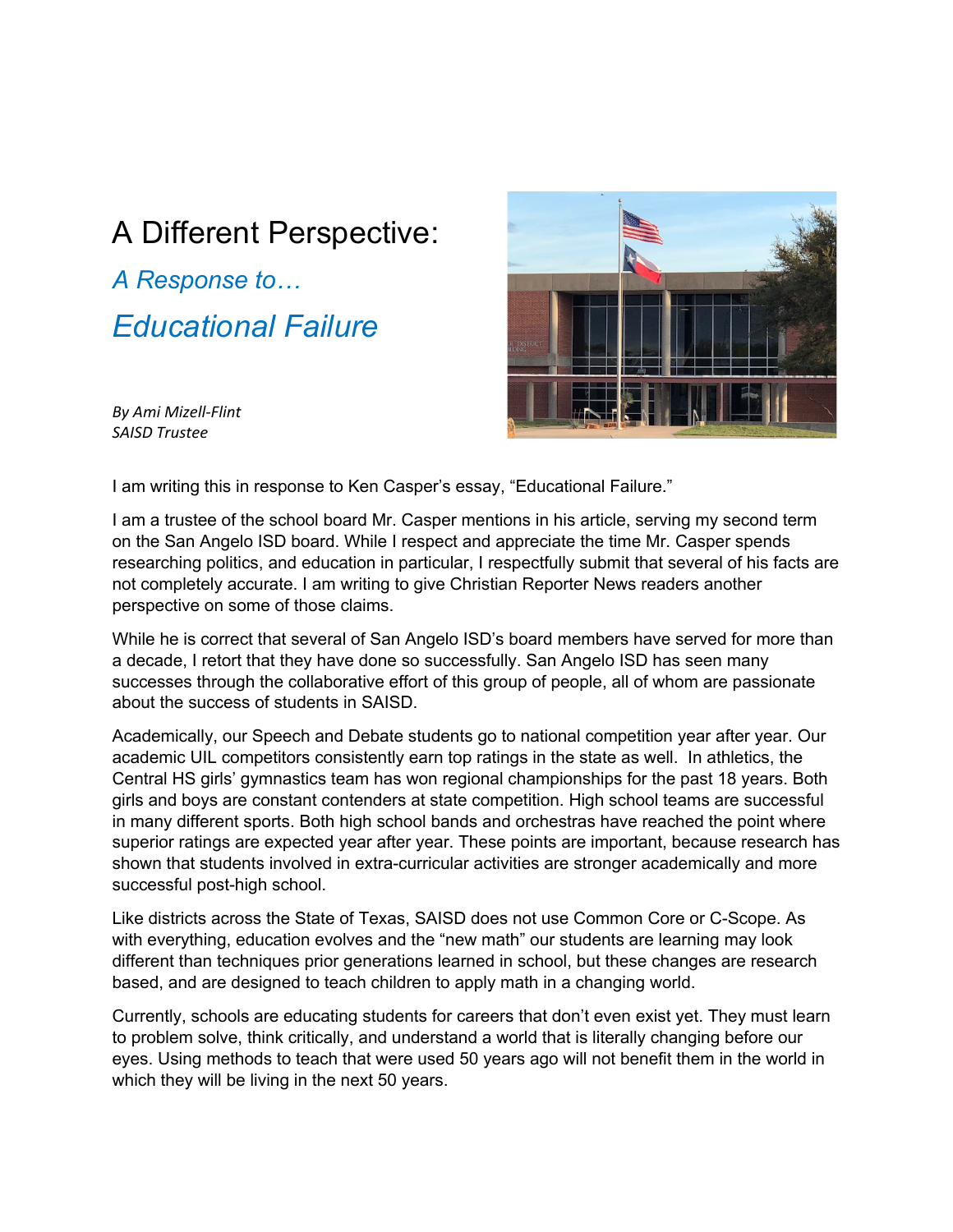While some districts across the country stopped teaching cursive, San Angelo ISD has never stopped teaching it. My current college students learned it, my eighth-grader learned it, and my third-grader is a new cursive writer.

I take great exception to Mr. Casper's claim that SAISD students are "not being adequately taught even the basic fundamentals of English and Mathematics." While it is true that STAAR test results have not been as strong as the previous TAKS test scores were, the two tests are not comparable. Most recently, independent research has shown that the reading passages on the test are two years above the grade level of the students taking it. Aside from that, however, the "test," and the ratings that have come along with it, have always been a challenge for educators. When a school does well on the test, they are "teaching to the test." When a school does not do as well, they are "failing." While we all know that ratings for schools come from tests that show a snapshot of a couple of days in a school year, we as a board, and I as a parent, believe that what is more important is what happens the other  $35\frac{1}{2}$  weeks of that school year.

However, if you want to look at test scores, let's look at some key areas where SAISD is outperforming other students in the state:

- *Students completing 9+ hours of Dual Credit courses at the high school level* State 19% SAISD 42%
- *Students completing a CTE Coherent Sequence* State 51% SAISD 57% SAISD 57% SAISD Eco Dis 59%

- *Advanced Placement Exam Results* State ELAR 41%/M 51% SAISD ELAR 54%/M 59%
- *SAT Scores* State All 1019 SAISD All 1065 Eng 512/M 507 Eng 537/528
- *Advanced Dual Credit Course Completion* State 37% SAISD 45%

In addition, Mr. Casper's statistic about 50% of SAISD graduates having to take remedial classes in English and Math is incorrect; that number is actually 12%, which is actually considered a successful percentage.

While Mr. Casper spreads blame of the "alarming decline" of our education across teachers, principals and superintendents, I, along with the other trustees, thank them for all they do for our students. Teachers, principals, and our superintendent spend countless hours in school, after school, and during breaks preparing their lessons, grading papers, contacting parents, contacting students, and integrating technology into it all.

I do agree with Mr. Casper when he said the buck stops with the board, as we hire the superintendent. We are very proud of the choice we made in Dr. Dethloff. I have spoken to school board trustees across the State of Texas and from other states, all of whom were amazed at the seamless transition after Dr. Bonds retired.

Mr. Casper is also correct that we allocate the funds. For the past 16 years, SAISD has achieved the highest rating possible, "superior," in the state financial accountability rating system of Texas (FIRST). Also, under the guidance of Dr. Jeff Bright, our district's budget has